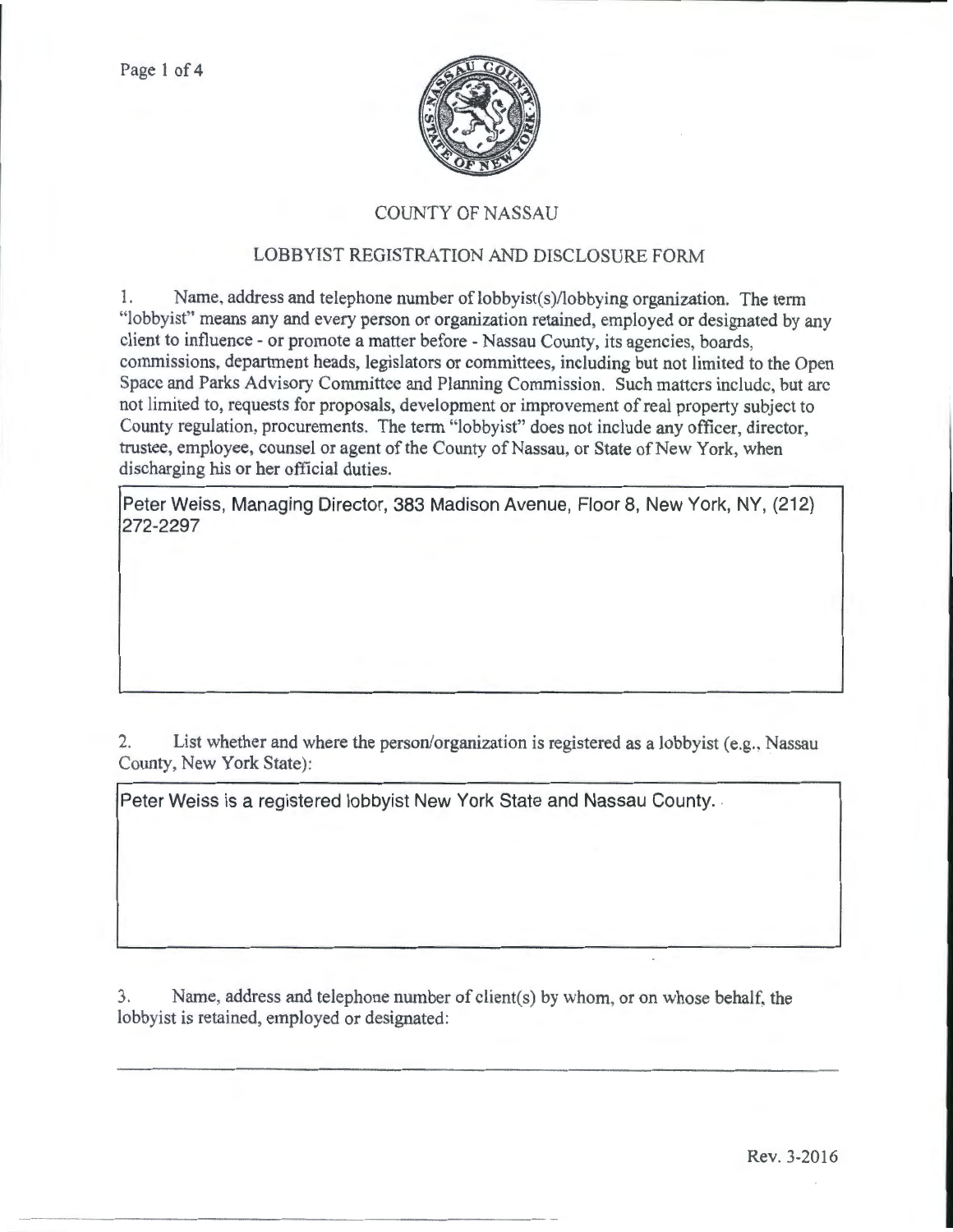Page 2 of 4

J.P. Morgan Securities, LLC 383 Madison Avenue, Floor 8, New York, NY (212) 270-5906

4. Describe lobbying activity conducted, or to be conducted, in Nassau County, and identify client(s) for each activity listed. See page 4 for a complete description of lobbying activities.

Lobbying activities with Nassau County officials are related to RFP procurement and administrative processes.

5. The name of persons, organizations or governmental entities before whom the lobbyist expects to lobby:

Nassau County Executive's Office Nassau County Treasurer's Office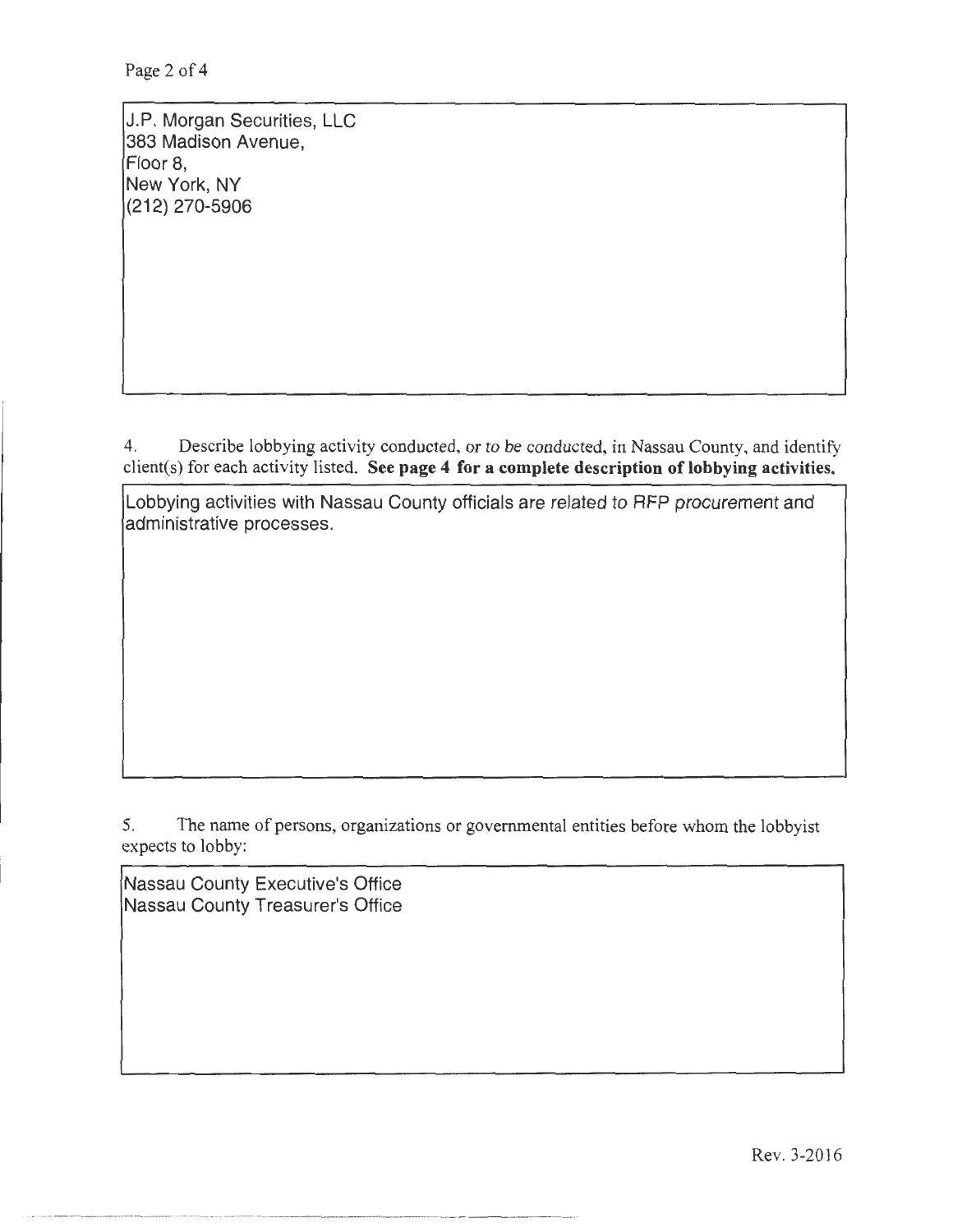6. If such lobbyist is retained or employed pursuant to a written agreement of retainer or employment, you must attach a copy of such document; and if agreement of retainer or employment is oral, attach a written statement of the substance thereof. If the written agreement of retainer or employment does not contain a signed authorization from the client by whom you have been authorized to lobby, separately attach such a written authorization from the client.

7. Within the previous year, has the lobbyist/lobbying organization or any of its corporate officers provided campaign contributions pursuant to the New York State Election Law to the campaign committees of any of the following Nassau County elected officials or to the campaign committees of any candidates for any of the following Nassau County elected offices: the County Executive, the County Clerk, the Comptroller, the District Attorney, or any County Legislator? If yes, to what campaign committee? If none, you must so state:

| None |  |  |  |
|------|--|--|--|
|      |  |  |  |
|      |  |  |  |
|      |  |  |  |
|      |  |  |  |
|      |  |  |  |
|      |  |  |  |

I understand that copies of this form will be sent to the Nassau County Department of Information Technology ("IT") to be posted on the County's website.

I also understand that upon termination of retainer, employment or designation I must give written notice to the County Attorney within thirty (30) days of termination.

VERIFICATION: The undersigned affirms and so swears that he/she has read and understood the foregoing statements and they are, to his/her knowledge, true and accurate.

The undersigned further certifies and affirms that the contribution(s) to the campaign committees listed above were made freely and without duress. threat or any promise of a governmental benefit or in exchange for any benefit or remuneration.

benefit or in exchange for any benefit or remuneration.<br>Dated: <u><sup>10</sup>/30</u>/17<br>Signed: **f2/1/1/1** Peter E. Weiss

Print Name:

Title: Managing Director